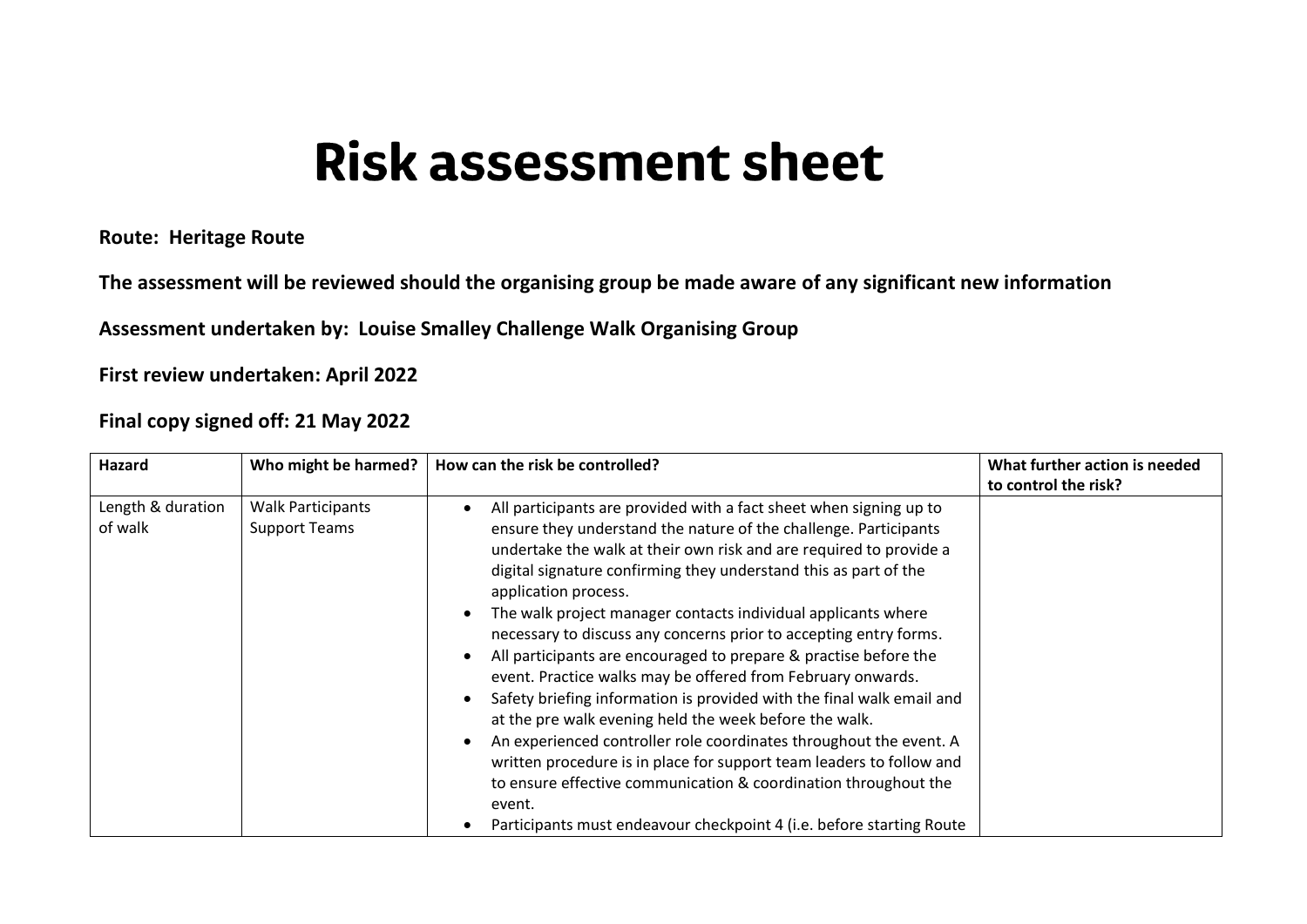| Hazard                        | Who might be harmed? | How can the risk be controlled?                                                                                                                                                                                                                                                                                                                                                                                                                                                                                                                                                                                                                                                                                                                                                                                                                                                                                                                                                                                                                                                                                                                                                                                                                                                                                                                                                                                                | What further action is needed |
|-------------------------------|----------------------|--------------------------------------------------------------------------------------------------------------------------------------------------------------------------------------------------------------------------------------------------------------------------------------------------------------------------------------------------------------------------------------------------------------------------------------------------------------------------------------------------------------------------------------------------------------------------------------------------------------------------------------------------------------------------------------------------------------------------------------------------------------------------------------------------------------------------------------------------------------------------------------------------------------------------------------------------------------------------------------------------------------------------------------------------------------------------------------------------------------------------------------------------------------------------------------------------------------------------------------------------------------------------------------------------------------------------------------------------------------------------------------------------------------------------------|-------------------------------|
|                               |                      |                                                                                                                                                                                                                                                                                                                                                                                                                                                                                                                                                                                                                                                                                                                                                                                                                                                                                                                                                                                                                                                                                                                                                                                                                                                                                                                                                                                                                                | to control the risk?          |
|                               |                      | 5) by 7pm to ensure the walk can be completed within 18 hours.<br>The WALK CONTROLLER, in consultation with the Support Team<br>$\bullet$<br>Leader and First Aid officers, has the authority to prevent a<br>participant from continuing if it is deemed that the walker cannot<br>safely complete the walk.<br>Six check points along the route on the day of the walk. This enables<br>the support crew opportunity to see walkers and provide support if<br>required. First aid support can be accessed at checkpoints.<br>Checkpoints give walkers opportunity to retire from the walk if<br>necessary. Checkpoints also provide drinks and food to ensure<br>participants have adequate fluids and sustenance.<br>People with any food allergy or specific dietary requirements are<br>required to supply their own foods clearly labelled and sealed for<br>their personal consumption.<br>The distance between checkpoints becomes less as the walk<br>progresses.<br>Qualified healthcare professionals, with appropriate equipment and<br>vehicles are available throughout the event to provide first aid and<br>emergency health care.<br>Each support team will endeavour to have at least one qualified first<br>aider. First aid kits are held by each team.<br>Walk participants are advised not to walk alone and should they<br>come across a lone walker then to walk with them to the next check<br>point. |                               |
| Participants<br>becoming lost | Walk participants    | The walk route description and maps are available on the Louise<br>$\bullet$<br>Smalley web site.<br>Walk participants are actively encouraged to practise the walk route<br>beforehand so as they are familiar with the route.<br>Participants are required to demonstrate that they have a copy of<br>the route description prior to the start of the event. This will be<br>supplied by email prior to walk day. Information is provided to walk<br>participants, on what to do should they become lost. This<br>information is also available on the website.                                                                                                                                                                                                                                                                                                                                                                                                                                                                                                                                                                                                                                                                                                                                                                                                                                                              |                               |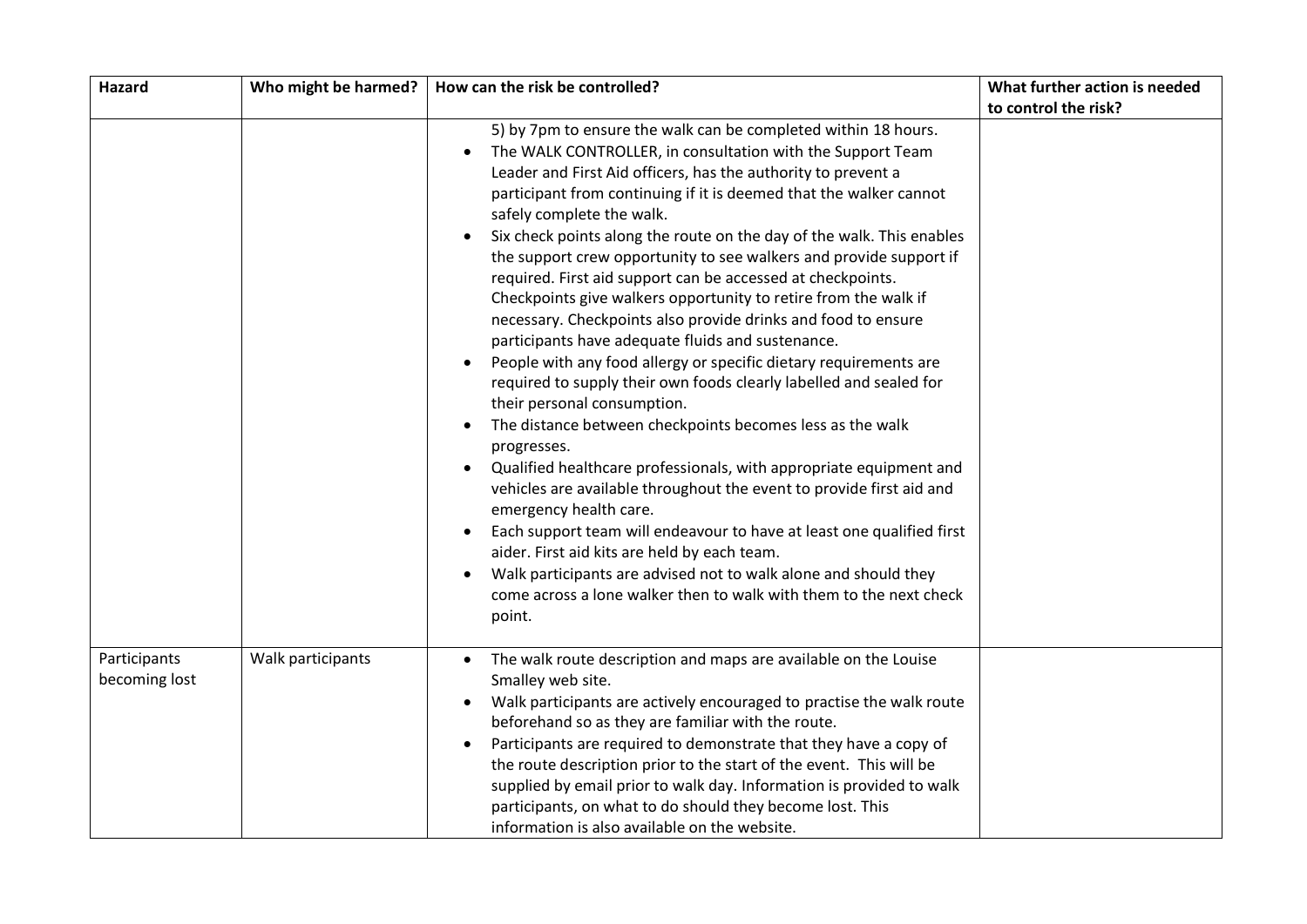| Hazard                                                  | Who might be harmed?                                                | How can the risk be controlled?                                                                                                                                                                                                                                                                                                                                                                                                          | What further action is needed |
|---------------------------------------------------------|---------------------------------------------------------------------|------------------------------------------------------------------------------------------------------------------------------------------------------------------------------------------------------------------------------------------------------------------------------------------------------------------------------------------------------------------------------------------------------------------------------------------|-------------------------------|
|                                                         |                                                                     |                                                                                                                                                                                                                                                                                                                                                                                                                                          | to control the risk?          |
|                                                         |                                                                     | The Controller's telephone number is on the route description and<br>$\bullet$<br>participants are advised of this in the safety information.                                                                                                                                                                                                                                                                                            |                               |
|                                                         |                                                                     | Participants are required to provide details of the mobile phone they<br>will have with them on the day of the walk so as the controller can                                                                                                                                                                                                                                                                                             |                               |
|                                                         |                                                                     | contact them if there are any concerns.<br>Support vehicles are available should a lost walker require assistance<br>Walkers will be encouraged to use the What3words app to support<br>in identifying location of any lost walker.                                                                                                                                                                                                      |                               |
| Loss of phone<br>signal on the route                    | <b>Walk Participants</b><br><b>Support Teams</b><br>Healthcare team | The route is walked fully prior to the event so as we can be aware of<br>$\bullet$<br>any points where a phone signal is weak or not available so as an<br>action plan can be considered.<br>On this route it has been noted that the phone signal is less reliable<br>at the following checkpoints: none identified                                                                                                                     |                               |
| Slips, trips and falls                                  | <b>Walk Participants</b><br><b>Support Teams</b><br>Healthcare team | The route is walked fully prior to the event so as we can be aware of<br>$\bullet$<br>any points which may pose a particular risk i.e. steps, and these can<br>be highlighted to participants on the route descriptions.<br>Participants are requested to wear appropriate walking footwear<br>First aid support is available throughout the event.                                                                                      |                               |
| Weather<br>conditions: hot<br>sun, inclement<br>weather | <b>Walk Participants</b><br><b>Support Teams</b><br>Healthcare team | Participants are given written information to remind them to use sun<br>$\bullet$<br>protection.<br>Participants are reminded to keep hydrated throughout the walk and<br>checkpoints provide opportunity to obtain drinks.<br>Participants are advised to carry suitable waterproofs if the weather<br>$\bullet$<br>forecast predicts heavy rain.<br>Sun canopies are provided at checkpoints to provide<br>shade/protection from rain. |                               |
| Moving and<br>handling support<br>equipment             | <b>Support Teams</b><br>Healthcare team                             | Support teams have adequate members and equipment to support<br>with moving utilities.<br>Vans are used to provide wide doors and spaces for ease of moving<br>utilities.                                                                                                                                                                                                                                                                |                               |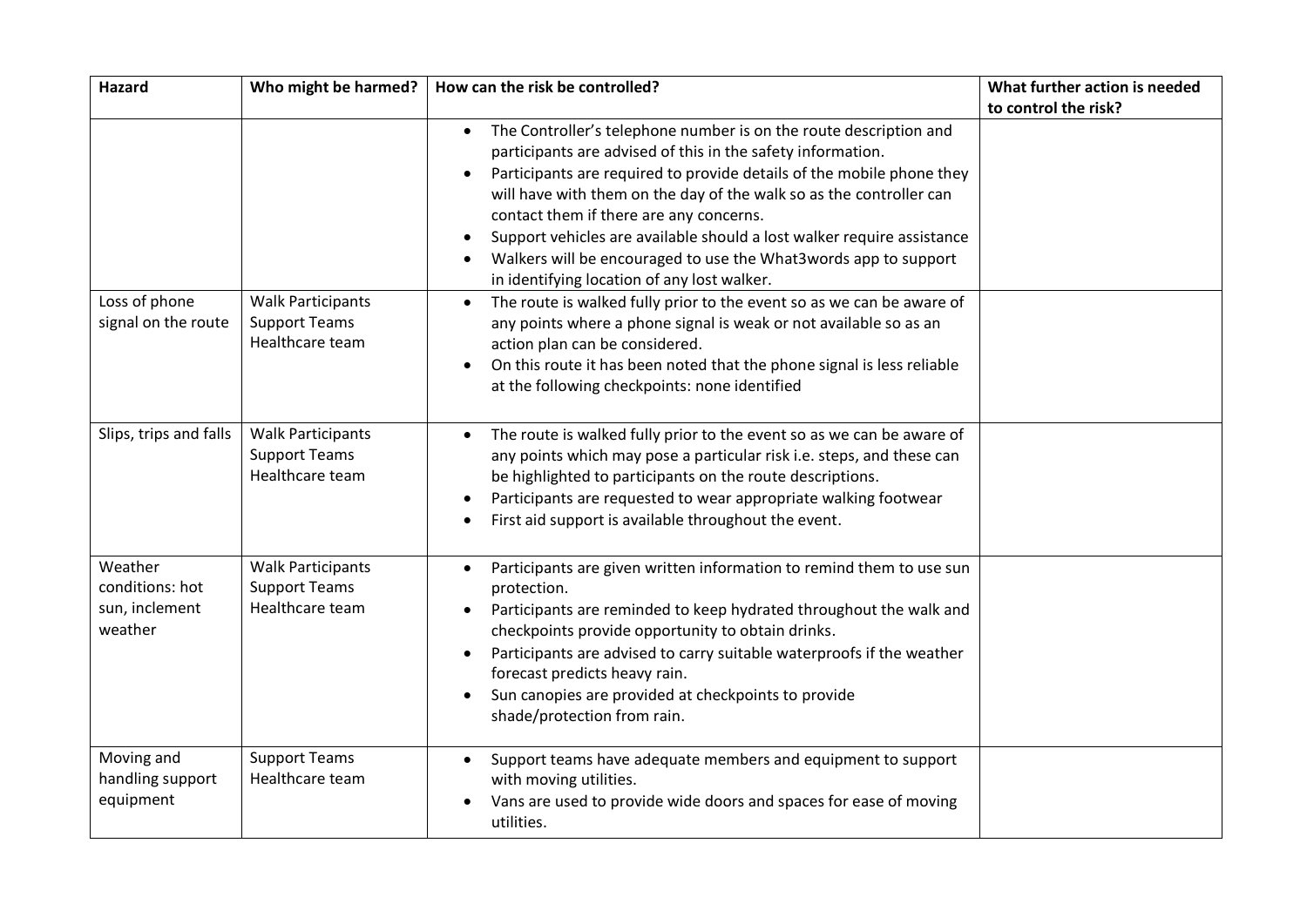| Hazard                                  | Who might be harmed?                                                | How can the risk be controlled?                                                                                                                                                                                                                                                                                                                                                                                                                                                                             | What further action is needed |
|-----------------------------------------|---------------------------------------------------------------------|-------------------------------------------------------------------------------------------------------------------------------------------------------------------------------------------------------------------------------------------------------------------------------------------------------------------------------------------------------------------------------------------------------------------------------------------------------------------------------------------------------------|-------------------------------|
|                                         |                                                                     |                                                                                                                                                                                                                                                                                                                                                                                                                                                                                                             | to control the risk?          |
| Livestock-horses,<br>cows etc in fields | <b>Walk Participants</b><br><b>Support Teams</b><br>Healthcare team | The route is walked fully prior to the event so as we can be aware of<br>$\bullet$<br>any points where there might be livestock.<br>Walkers are warned on the Route Description that livestock may be<br>encountered on the route but the LSW cannot be too specific on<br>location as this is generally out of our control.<br>Landowners are contacted prior to the event should any concerns be<br>raised during the practice walks to inform that a large number of<br>walkers will be passing through. |                               |
| Road traffic                            | <b>Walk Participants</b><br><b>Support Teams</b><br>Healthcare team | Participants are reminded to take care when walking on roads at the<br>$\bullet$<br>start of the event.<br>Any areas that have been highlighted as requiring caution are<br>mentioned specifically in the route notes.<br>Wherever possible the walk route is kept to public<br>footpaths/bridleways but NOT exclusively.<br>The checkpoint location is assessed for traffic safety                                                                                                                         |                               |
| Young people 16<br>and under            | Walk participants                                                   | Safeguarding children policy in place<br>$\bullet$<br>We will endeavour to have the Walk controller and at least one<br>support team member in each team to have had a DBS check.<br>Young people aged between 14 and 16 years must walk with a<br>$\bullet$<br>responsible adult at all times.<br>Support team leaders are authorised to stop a young person aged<br>between 14 and 16 if they are found to be walking without a<br>responsible adult.                                                     |                               |
| <b>Adults at Risk</b>                   | Walk participants                                                   | Adults at Risk policy in place<br>$\bullet$<br>We will endeavour to have the Walk controller and at least one<br>support team member in each team to have had a DBS check.<br>Adults at risk must walk with a responsible adult at all times.<br>Support team leaders are authorised to stop an adult at risk if they<br>are found to be walking without a responsible adult.                                                                                                                               |                               |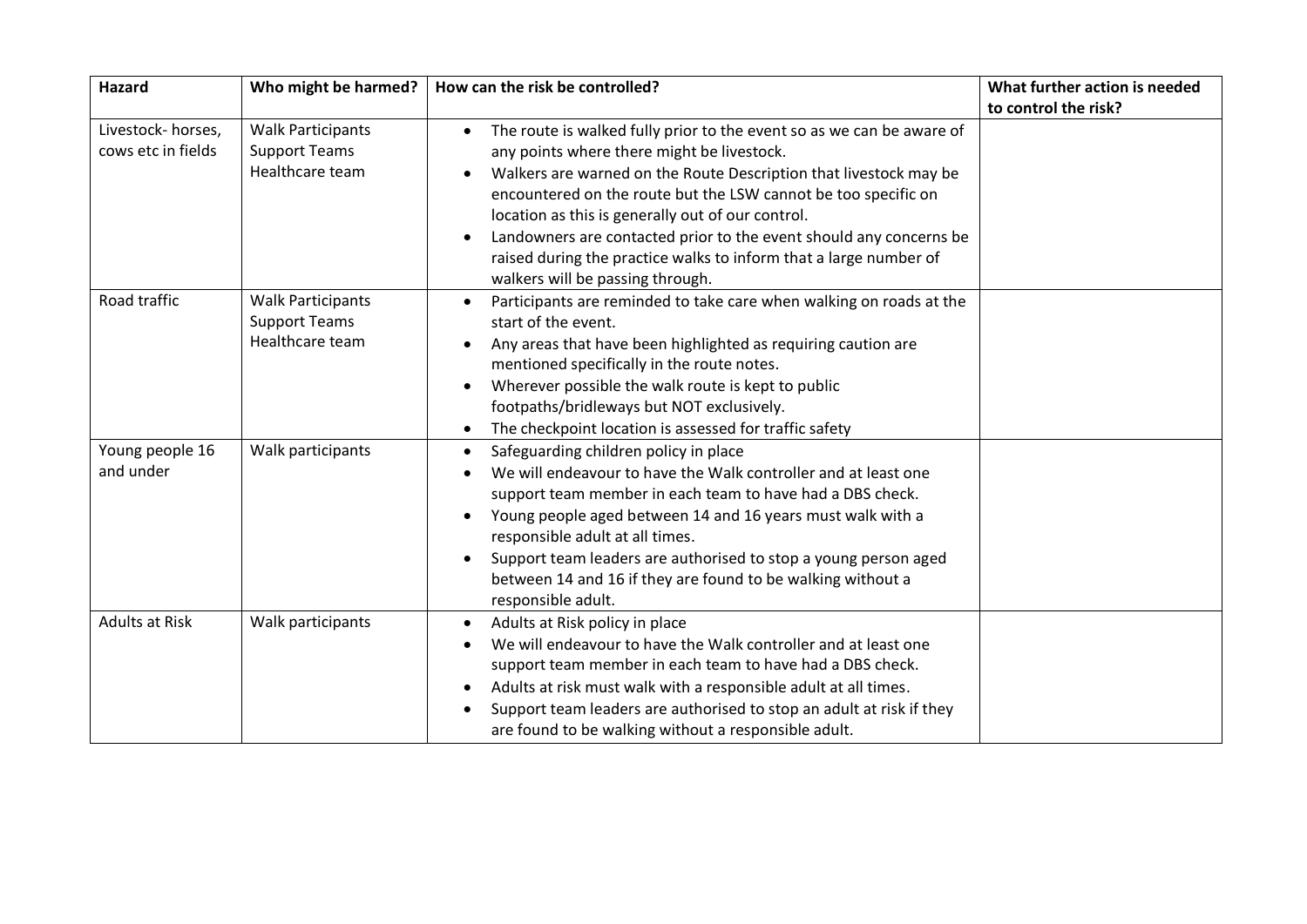| <b>Hazard</b>                          | Who might be harmed? | How can the risk be controlled?                                                                       | What further action is needed |
|----------------------------------------|----------------------|-------------------------------------------------------------------------------------------------------|-------------------------------|
|                                        |                      |                                                                                                       | to control the risk?          |
| Electric fences,                       | Walk participants    | Participants will be advised, during the pre-walk safety talk, to take<br>$\bullet$                   |                               |
| barbed wire, stiles                    |                      | the usual precautions when walking in the countryside.                                                |                               |
| in poor repair                         |                      | Any fences or stiles identified during the route checking walks, that<br>$\bullet$                    |                               |
|                                        |                      | may require additional care, will be notified to participants in the                                  |                               |
|                                        |                      | walk route description                                                                                |                               |
|                                        |                      |                                                                                                       |                               |
| Provision of hot                       | Walk participants    | Uncooked sausages and bacon are stored in a designated cool box                                       |                               |
| and cold food at                       | <b>Support Teams</b> | All utensils are colour coded to identify which items are specifically                                |                               |
| checkpoints- Cross<br>contamination of |                      | for uncooked food e.g. red tape around utensils and red chopping                                      |                               |
| raw and cooked                         |                      | board are for raw food and white for all other items .                                                |                               |
| food                                   |                      | Different coloured cloths are used for raw food preparation areas                                     |                               |
|                                        |                      |                                                                                                       |                               |
|                                        |                      |                                                                                                       |                               |
| Food allergies                         | Walk participants    | Walk participants are required to disclose any known food allergies                                   |                               |
|                                        | <b>Support Teams</b> | on the entry form .                                                                                   |                               |
|                                        |                      | All walk participants are informed that the walk organisers cannot                                    |                               |
|                                        |                      | guarantee the ingredients of the food provided. Walk participants                                     |                               |
|                                        |                      | with known allergies are strongly advised they should only consume                                    |                               |
|                                        |                      | their own food, and if storing their food on the support vehicles,                                    |                               |
|                                        |                      | food items must be in a labelled sealed container. Any such items                                     |                               |
|                                        |                      | will then be stored in a separate box.                                                                |                               |
|                                        |                      | Volunteers providing baked products are requested to provide a list<br>$\bullet$                      |                               |
|                                        |                      | of ingredients with their products                                                                    |                               |
| Food poisoning                         | Walk participants    | We will endeavour to have at each checkpoint at least one member<br>$\bullet$                         |                               |
|                                        | <b>Support Teams</b> | holding a Food Hygiene Certificate                                                                    |                               |
|                                        |                      | Support team members must wash their hands with soap and water                                        |                               |
|                                        |                      | - after going to the toilet - after blowing their nose, sneezing,                                     |                               |
|                                        |                      | coughing etc - after eating - before preparing food - after having a                                  |                               |
|                                        |                      | cigarette, vape<br>If handwashing facilities are limited hand sanitiser is available for<br>$\bullet$ |                               |
|                                        |                      | use, there should be 30 seconds contact time of hand sanitiser                                        |                               |
|                                        |                      | Support team members, involved in food preparation, wear gloves if                                    |                               |
|                                        |                      | they have any cuts, sore skin, rashes etc on their hands. Gloves are                                  |                               |